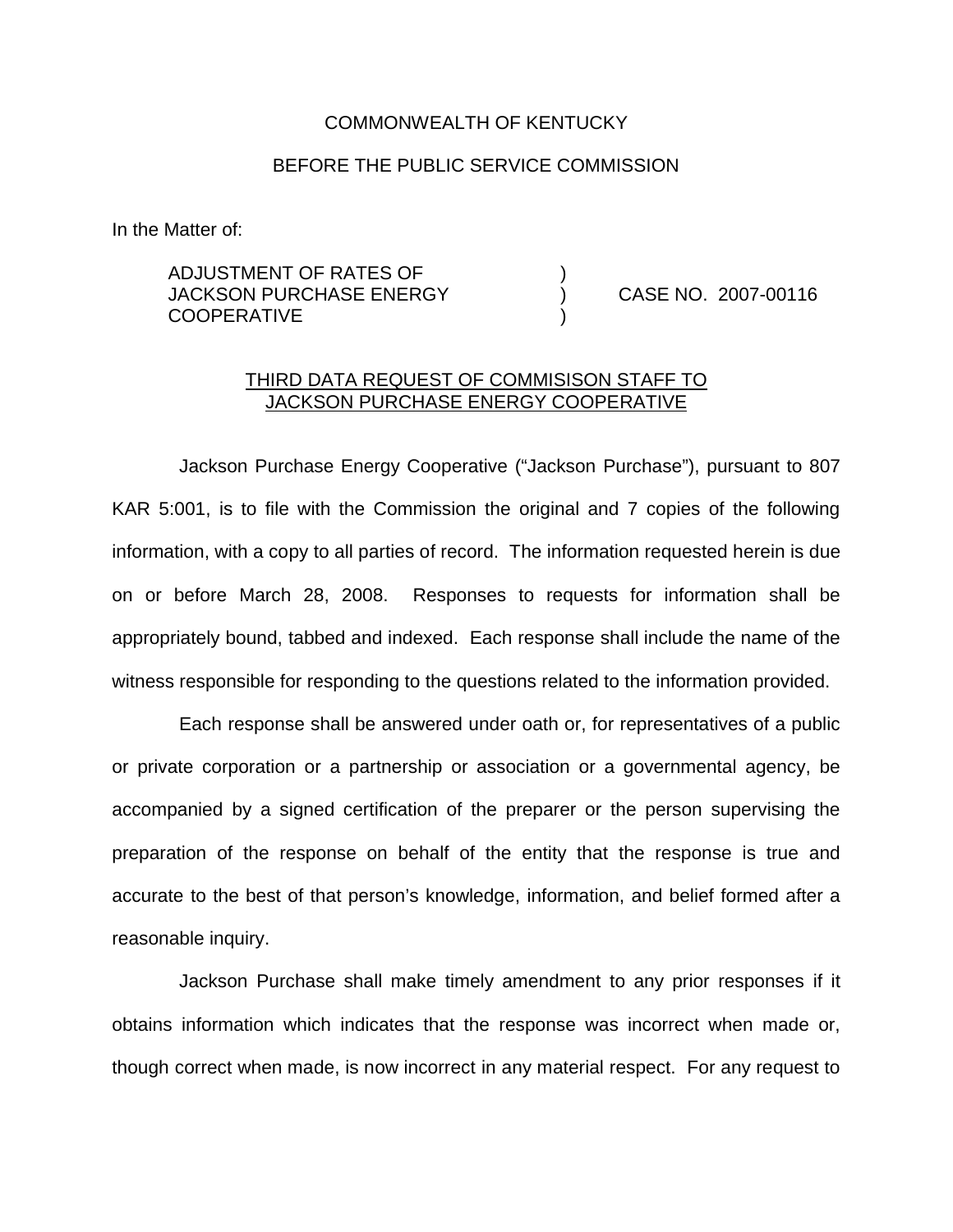which Jackson Purchase fails or refuses to furnish all or part of the requested information, it shall provide a written explanation of the specific grounds for its failure to completely and precisely respond.

Careful attention shall be given to copied material to ensure that it is legible. When the requested information has been previously provided in this proceeding in the requested format, reference may be made to the specific location of that information in responding to this request. When applicable, the requested information shall be separately provided for total company operations and jurisdictional operations.

1. Refer to Jackson Purchase's Response to the Staff's Second Data Request ("Staff's Second Request"), page 4, Item 8. Jackson Purchase states that the "COMPensate Plan" contains copyrighted material and confidential information and that it has requested permission from National Rural Electric Cooperatives Association ("NRECA") to provide the requested material. Pursuant to 807 KAR 5:001, Section 7, no party to any proceeding shall fail to respond to discovery by the Commission, its staff, or any other party, on the grounds of confidentiality.

a. State whether Jackson Purchase has received a response from NRECA. If yes, provide a copy of NRECA's response. If no, explain the status of the request.

b. Assuming the Commission affords confidential treatment to the information, state whether copyright laws provide an exception to information being copied and submitted in a quasi-judicial or administrative proceeding.

c. Explain how the Commission can determine the reasonableness of the wage and salary adjustments without the requested information.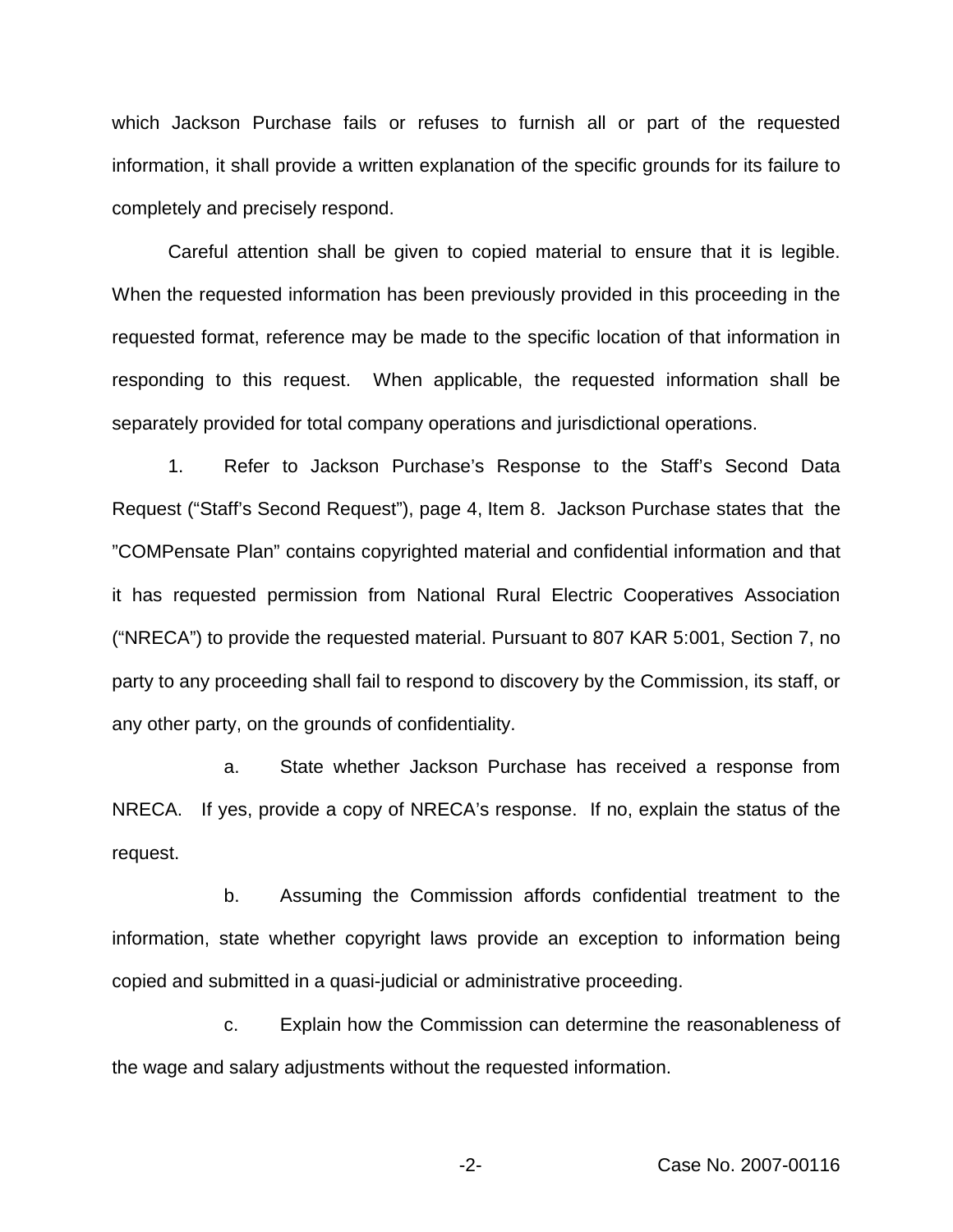2. Refer to Jackson Purchase's Response to Staff's Second Request, Item 9.

a. State whether the medical insurance coverage that Jackson Purchase provides extends only to Jackson Purchase employees and to no other persons, including family members.

b. Are the employees of Jackson Purchase required to contribute to the cost of medical insurance for individual and/or family coverage? If so, what amount or percentage is required of the employee?

3. Refer to Jackson Purchase's Response to Staff's Second Request, Item 11(c). Jackson Purchase provided samples of the text for radio and television advertisements but no samples of print advertisements. Provide samples of all print advertisements that were included for rate-making purposes.

4. Refer to Jackson Purchase's Response to Staff's Second Request, Item 11(d). Jackson Purchase stated that "Networking" is a generic term for advertising and marketing efforts and those efforts that contained safety or conservation information were included Describe in detail specific types of activities that pertain to safety and conservation.

5. Refer to Jackson Purchase's Response to Staff's Second Request, Item  $11(g)(4)$ . Regarding the Sam's Club membership fee, how many memberships does Jackson Purchase currently have at Sam's Club? List the types of items that are purchased at Sam's Club.

6. Refer to Jackson Purchase's Response to Staff's Second Request, Item 17. Jackson Purchase stated that it does not have a written equity management plan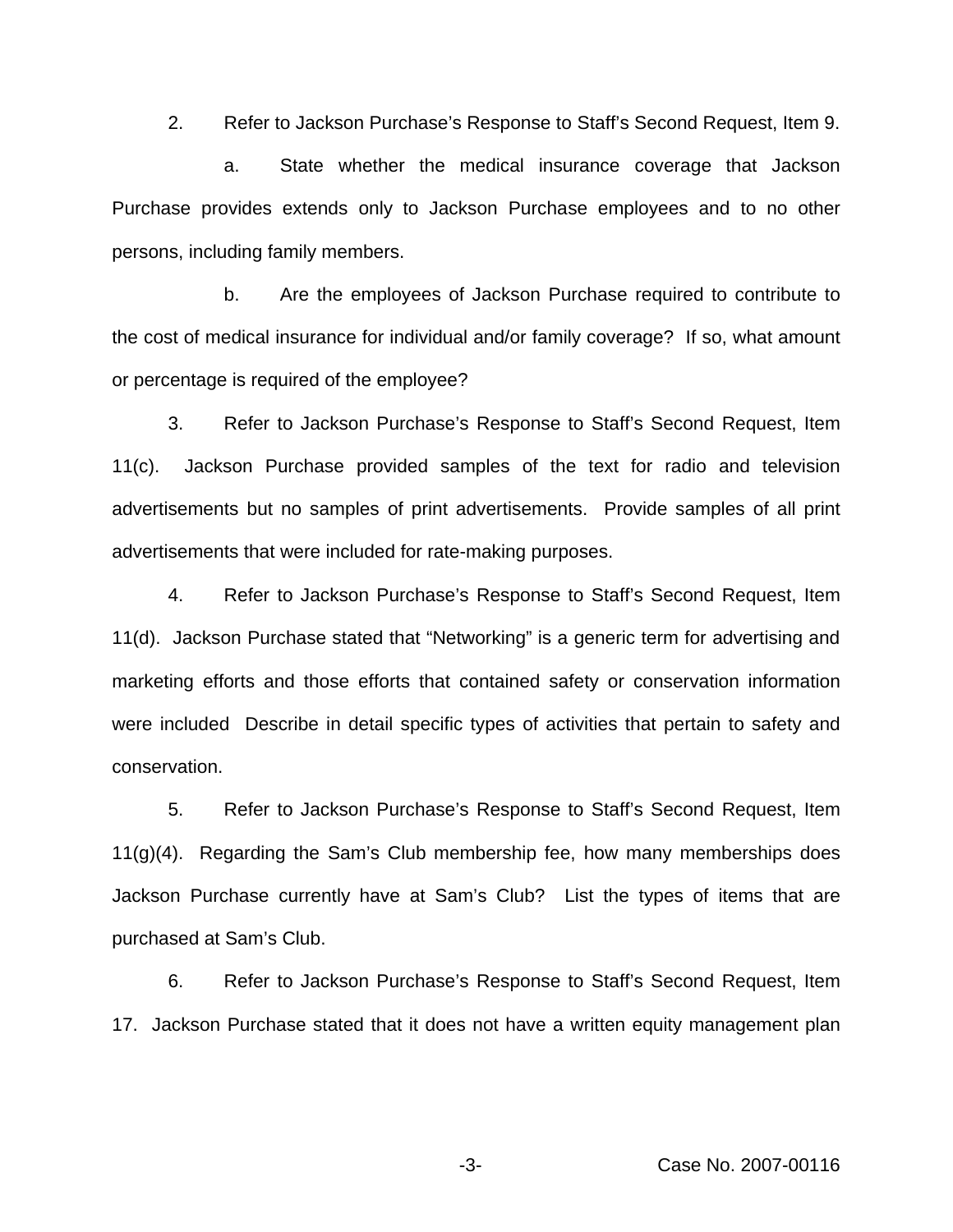but believes managing equity on a daily or monthly basis is the best practice as a cooperative.

a. Describe in detail Jackson Purchase's process for managing equity. Include in this description all informal policies regarding appropriate equity levels, target earnings levels or overall management of Jackson Purchase's equity.

b. Jackson Purchase included a citation from its Bylaws pertaining to capital credits. State whether Jackson Purchase agrees that it is legally obligated to retire capital credits to its members eventually. Explain the response.

c. State whether Jackson Purchase retires capital credits accrued to former member accounts (e.g., deceased members or members who move out of Jackson Purchase's territory). Explain the response.

7. Refer to Jackson Purchase's Response to Staff's Second Request, Item 22(c). Jackson Purchase stated it spoke with a sister cooperative regarding levelized billing. Identify this cooperative.

8. Refer to Exhibit H-5 of the Direct Testimony of Gary Stephens ("Stephens Testimony") at page 3, lines 11 through 19. Mr. Stephens explains the reason for including two cost-of-service studies in the application. Explain why, since the Big Rivers credit is still in effect, Jackson Purchase believes the effect of the credit should not be used in developing its proposed rates in this proceeding. This explanation should include the date or event at which Jackson Purchase expects the credit to be discontinued.

9. Refer to Jackson Purchase's Response to Staff's Second Request, Item 25. Jackson Purchase states that the revenues for the individual rate classification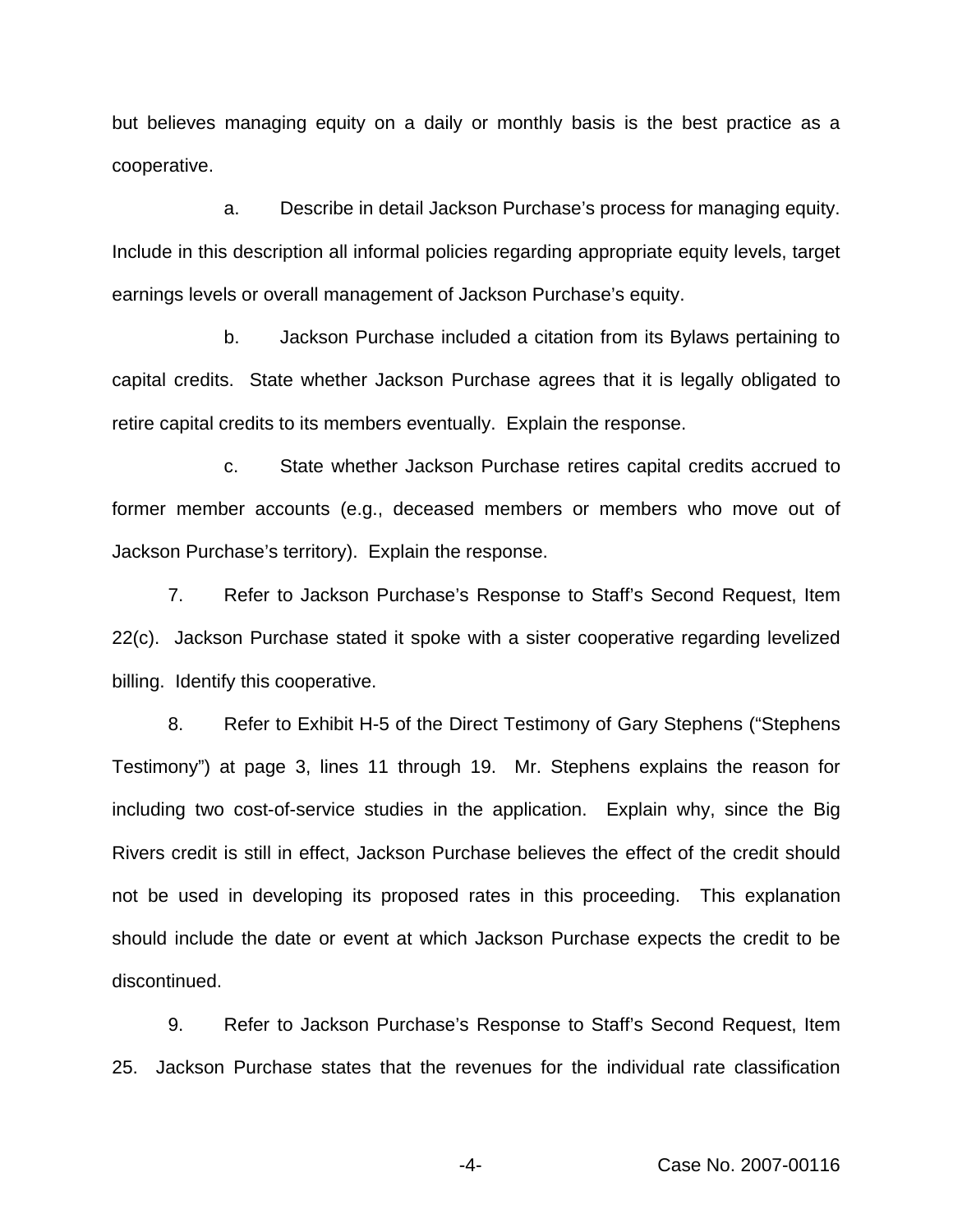calculated in Exhibit 11 do not agree with the revenues used in the Application due to the hundreds of adjustments made and their timing.

a. Explain the types of adjustments to which the response refers. If any relatively large adjustments were made for specific customer accounts, identify the customer, the reason for the adjustment, and the amount of each adjustment.

b. Jackson Purchase included in its response a revenue analysis and billing analysis in paper copy and electronic format that excludes the Big Rivers credit. Provide similar schedules in paper copy and electronic format that include the effect of the Big Rivers credit.

10. Refer to Jackson Purchase's Response to Staff's Second Request, Item 29(b). State whether Jackson Purchase is referring in its response to that part of the distribution network from the customer's meter to the transformer (service drop) only.

11. Refer to Jackson Purchase's Response to Staff's Second Request, Item 29(c) and Stephens' Testimony, Exhibit H-5, Attachments 2 and 3, Line 1. Provide the step by step calculation used to obtain the average coincident and average noncoincident demand for each rate class for the month of January.

12. Refer to Jackson Purchase's Response to the Attorney General's Initial data request ("AG's Initial Request"), Item 16(d), Exhibit 12. For each of the items listed below, explain why it should be an appropriate and reasonable expense for rate-making purposes:

a. Line 15 – United Way of Paducah, Victory Dinner.

b. Lines 32 and 33 – MET Life Representative Meeting – White.

c. Line 45 – Pizza for Accounting Department.

-5- Case No. 2007-00116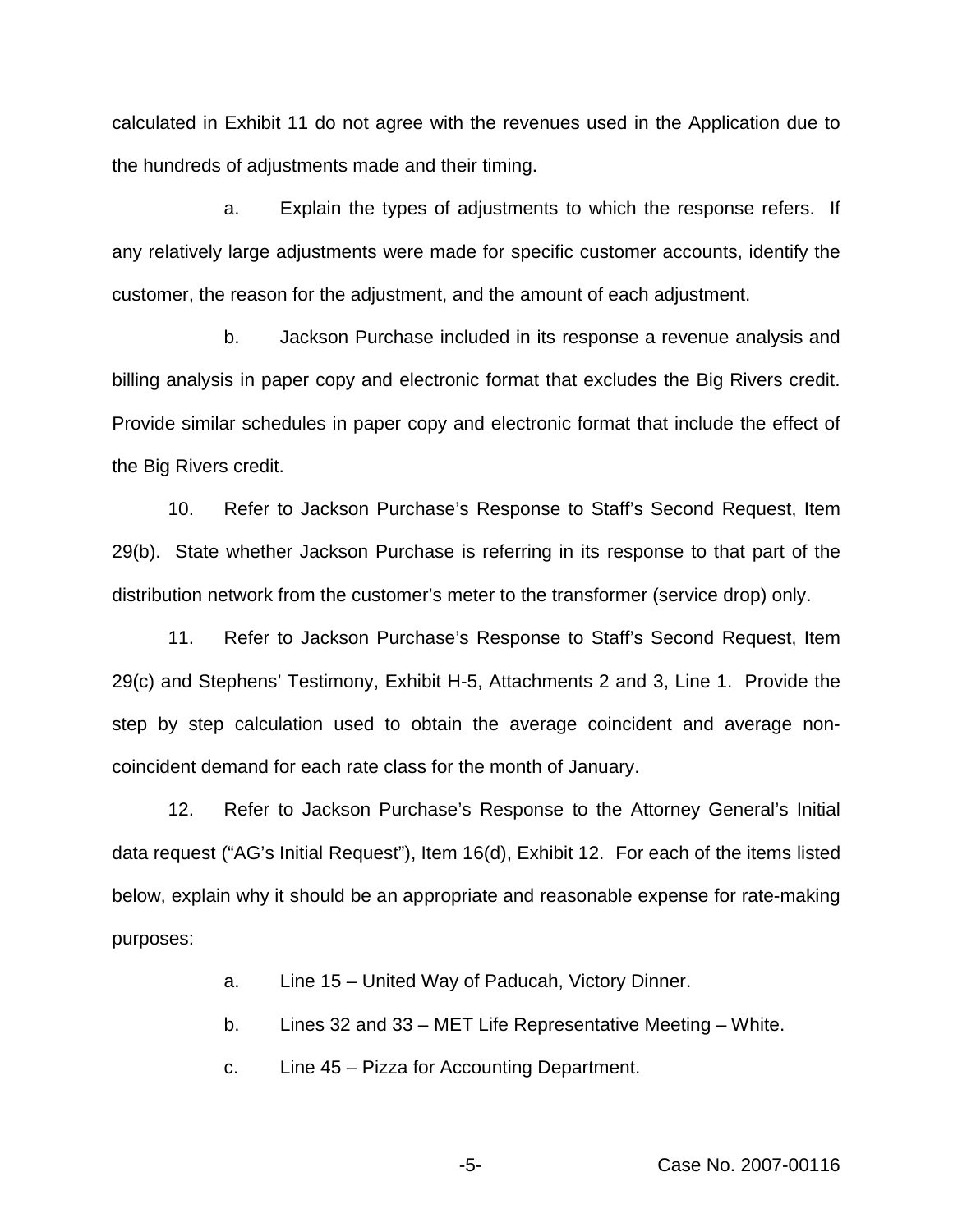- d. Line 66 The Paducah Sun Promotions.
- e. Line 103 Paducah Symphony lunch Kerr.
- f. Lines 111 and 114 Realtors luncheon.
- g. Line 134 Duplication of keys and donuts for meeting.
- h. Lines 135, 297, and 539 Food for Blood Drive.
- i. Lines 185 and 259 Youth Tour, BNL, SHRM lunch White.
- $i.$  Lines 251, 252, and 442 Lunches for Mapping Meeting April.
- k. Line 253 PR Lunch Club Kerr.
- l. Line 281 Youth Tour/SHRM Council Meeting.
- m. Line 289 Cake and Ice Cream.
- n. Line 295 Candy for Easter Egg Hunt.
- o. Line 388 Lunch T. Miller/C. Williamson
- p. Line 389 Pizza, Power Inventor Conner
- q. Line 457 Leadership Paducah Foundation
- r. Line 471 United Van Lines Moving expense for Tracy Bensley.
- s. Lines 508 and 509 Lunch with Jeff. Voight, etc.
- t. Line 524 Reclass donation for A. Hayden.
- u. Line 554 Refreshments, cameras.
- v. Line 590 Lunch new employee orientation.
- w. Line 618 Paducah Board of Realtors, Inc. Inaugural dance.
- x. Line 652 Lunch White.
- y. Lines 664 through 667 Christmas Cards.
- z. Lines 679 and 758 Breakfast for CSR's.